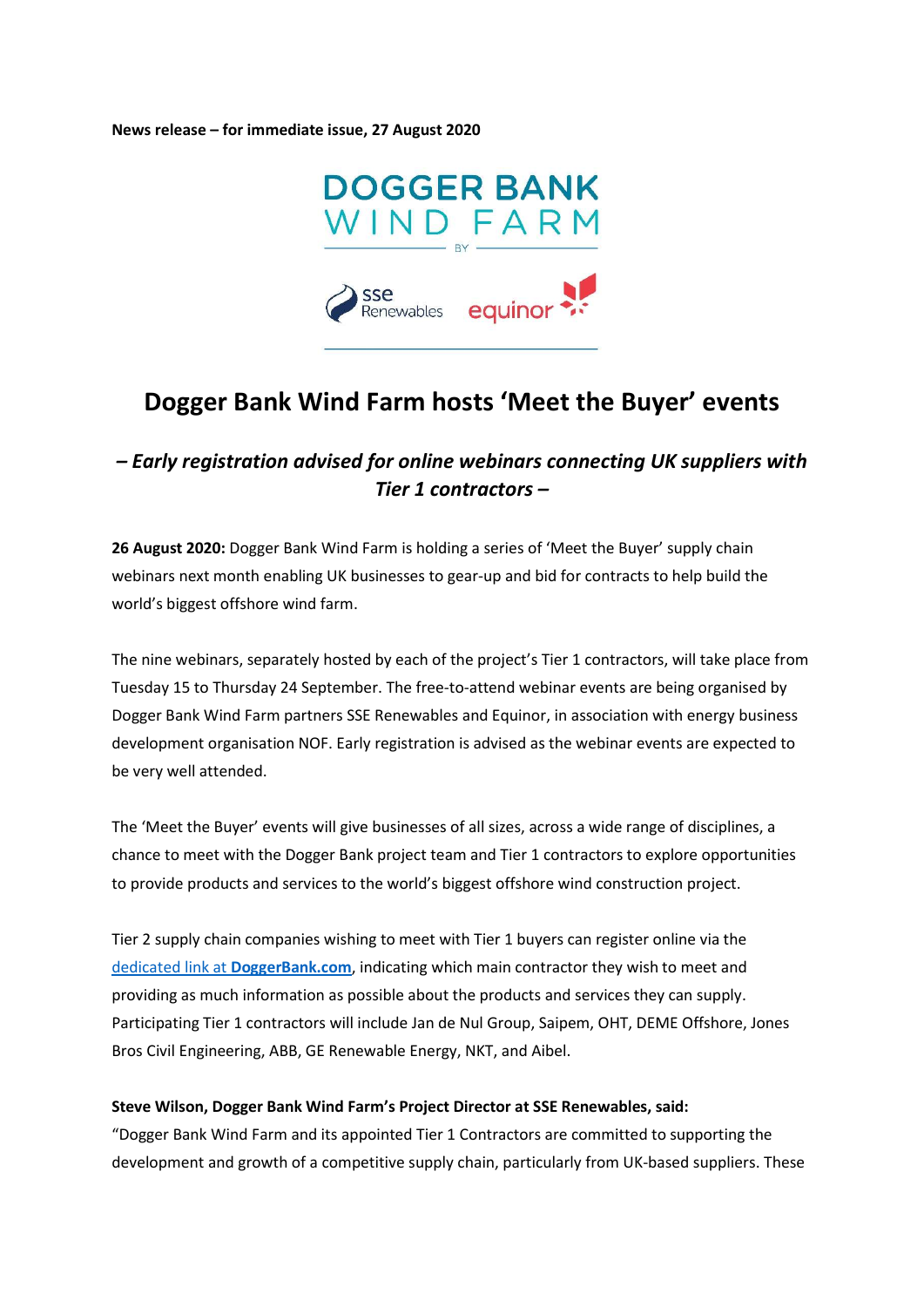important webinar events will provide an ideal opportunity for businesses of all sizes and across a range of specialisms to meet with the main Tier 1 contractors working on the delivery of Dogger Bank Wind Farm with a view to creating valuable new supply chain connections. We're particularly pleased to be working with NOF in the delivery of these events, which we believe will help maximise the opportunity for companies in the UK and particularly those in the North East of England."

# Sophie Banham, Equinor's Dogger Bank Supply Chain Interface Manager and Sector Deal Lead for the Offshore Wind Growth Partnership, said:

"Dogger Bank Wind Farm is a significant construction project and we want to encourage UK businesses of all sizes to get involved. From electrical systems to civil works, these nine webinars provide a great opportunity for UK businesses to meet with our Tier 1 contractors across a wide range of disciplines, and find out more about the kinds of contracts available. The UK plans to quadruple its offshore wind capacity over the next decade, and there are huge growth projections globally. As part of the Offshore Wind Sector Deal, developers and suppliers across industry are working together to support the growth of a competitive supply chain here in the UK, which can take advantage not just of UK projects, but is able to compete and win contracts globally."

## Joanne Leng MBE, Deputy Chief Executive of NOF, said:

"NOF is proud to be supporting the Dogger Bank Wind Farm project team with supply chain engagement activities. The North East of England, with its strong track record in offshore wind, warmly welcomes SSE Renewables and Equinor to the region. The supply chain looks forward to being involved in what will be the world's largest offshore wind farm which is right here on our doorstep."

After all the webinars have taken place, Dogger Bank's Tier 1 Contractors will arrange subsequent one-to-one meetings with Tier 2 supply chain companies which those contractors have selected to meet.

#### **Ends**

### About Dogger Bank Wind Farm

- A 50:50 joint venture between Equinor and SSE Renewables.
- Financial close on Dogger Bank A and Dogger Bank B is expected in late 2020 with FID for Dogger Bank C expected in late 2021.
- Consent was granted in 2015.
- Located in the North Sea, with each phase more than 130km from the Yorkshire Coast.
- Each phase of the project (Dogger Bank A, Dogger Bank B and Dogger Bank C) will have an installed capacity of 1.2GW and will be able to power 1.5 million homes. Together, they can provide approximately 5% of the UK's estimated electricity generation.
- The first phase, Dogger Bank A, is expected to be operational in 2023.